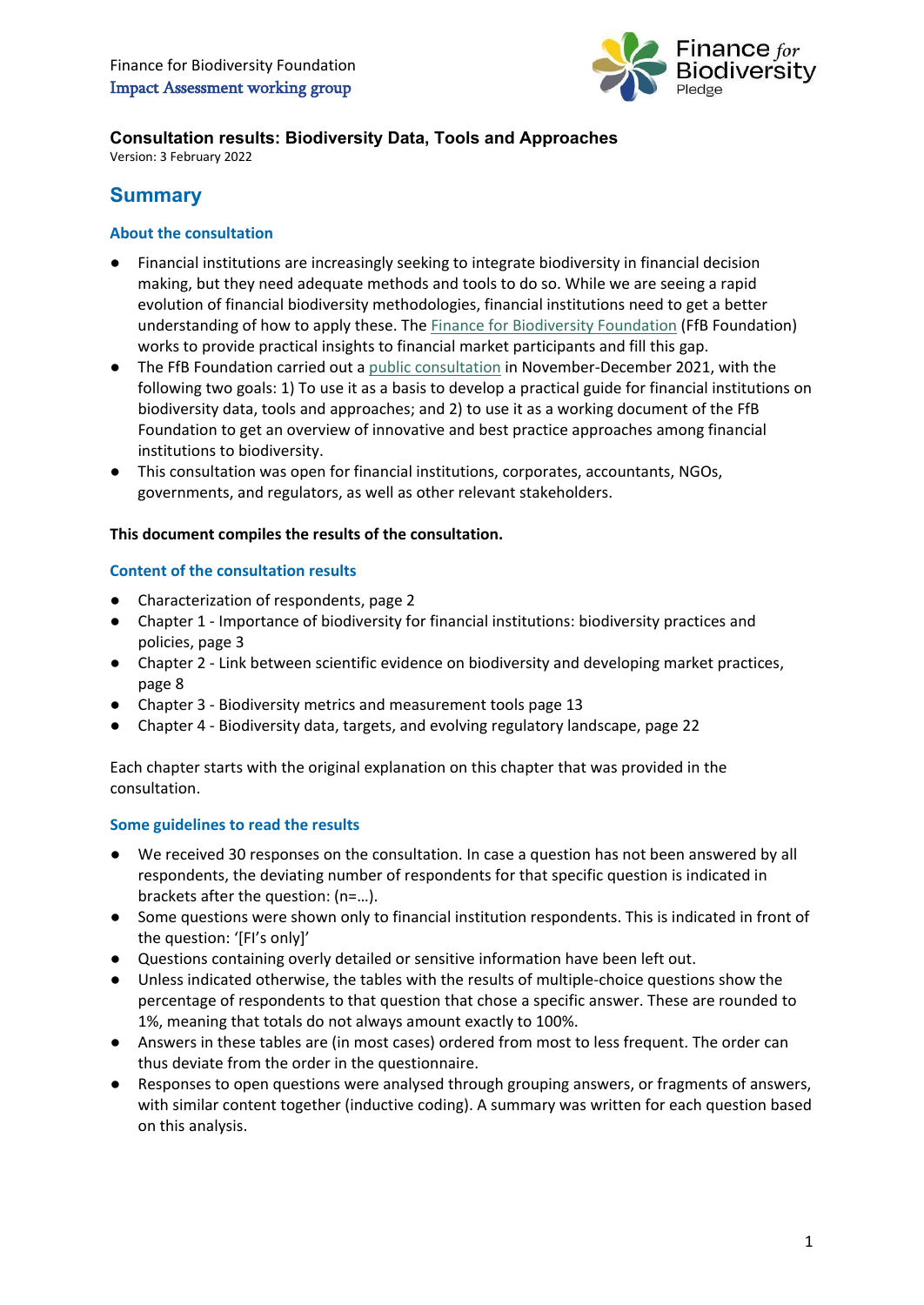

# **Consultation results. Characterization of respondents**

## **Question 2. Indicate the type of organisation you represent:**

| <b>Financial institution</b> | 83% |
|------------------------------|-----|
| NGO                          | 7%  |
| Corporate/private sector     | 3%  |
| Other*                       | 7%  |
|                              |     |

\*'Individual' & 'Investment consultant'

#### **Question 3. In what region is your organisation headquartered?**

| Europe                      | 87% |
|-----------------------------|-----|
| North America               | 10% |
| Asia                        | 3%  |
| Africa and Middle Fast      | 0%  |
| Latin America and Caribbean | 0%  |
| Oceania                     | በ%  |

#### **Question 7. [FI's only] Please indicate the type of financial institution you represent. (n=24)**

| Asset manager                | 58% |
|------------------------------|-----|
| Private bank                 | 25% |
| Public financial institution | 4%  |
| Insurance company            | 4%  |
| (Impact) fund                | 4%  |
| Development bank             | 0%  |
| Pension fund                 | 0%  |
| Other*                       | 4%  |
| * 'Retail fund'              |     |

**Question 8. [FI's only] Please indicate the type of asset classes your organisation owns or manages. (n=24)**

| Listed equity                                                                  | 88% |
|--------------------------------------------------------------------------------|-----|
| Corporate bonds                                                                | 83% |
| Sustainable bonds                                                              | 83% |
| Sovereign bonds                                                                | 71% |
| Impact funds                                                                   | 71% |
| Private equity                                                                 | 67% |
| Corporate loans                                                                | 63% |
| Mortgages and real estate                                                      | 63% |
| Project finance (e.g. infrastructure,<br>industrial projects, public services) | 63% |
| Natural capital                                                                | 21% |
| Commodity trade                                                                | 13% |
| Other*                                                                         |     |

\* 'Carbon bank'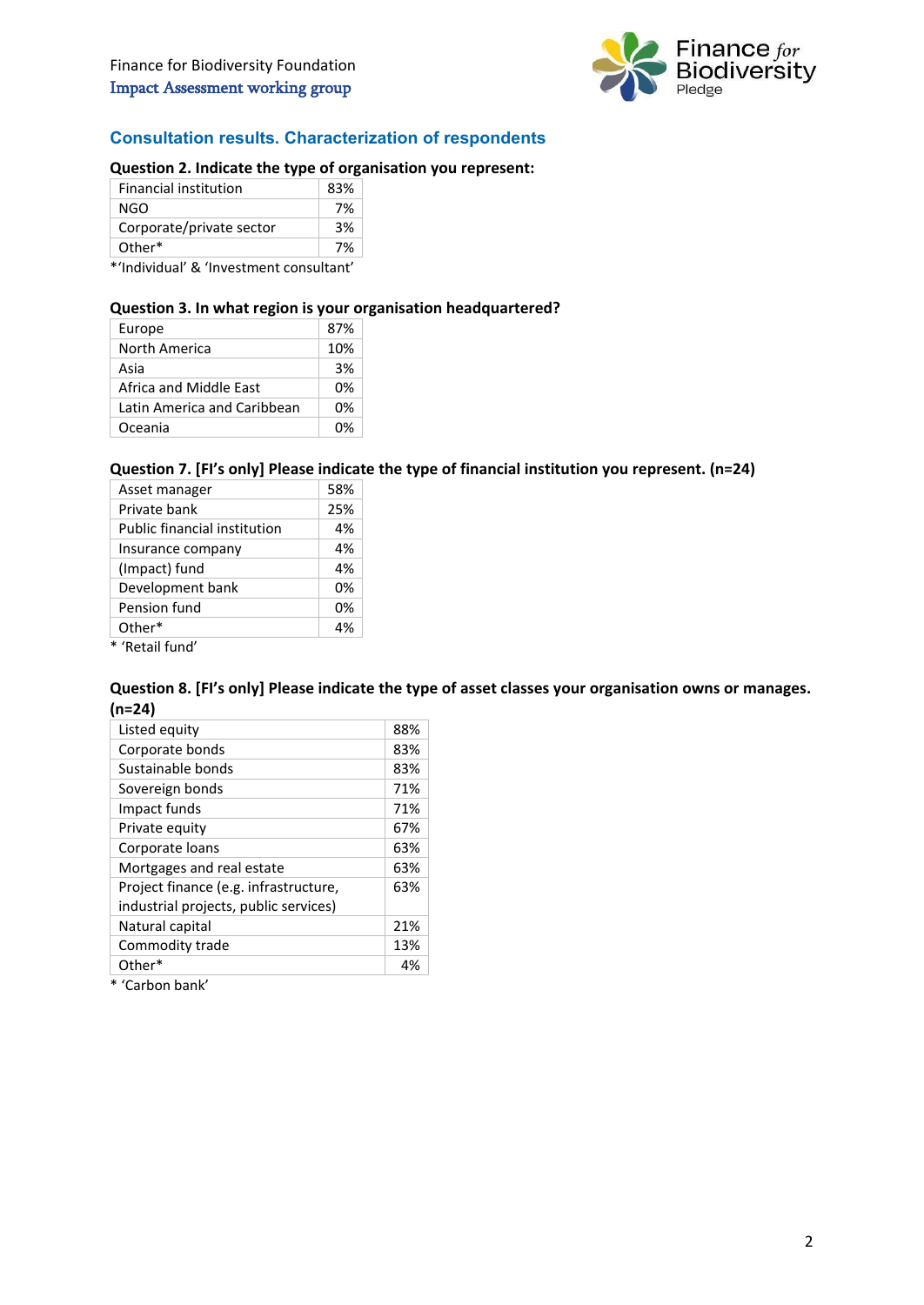

# **Chapter 1. Importance of biodiversity for financial institutions**

# **Boundaries of Earth systems**

The Holocene period, which started 11,700 years ago, is the only state of the Earth system in which human societies can thrive. However, human activities impact the functioning of the Earth system to a degree that threatens its resilience. Out of nine critical processes that regulate the current state of the Earth system, climate regulation and biosphere integrity – which includes genetic diversity – are the two most influential and essential. They provide overarching stability to the planet<sup>[1](#page-2-0)</sup>. Biosphere or biodiversity is defined as the variety among living organisms from all sources, including terrestrial marine and aquatic ecosystems and the ecological complexes of which they are part.

### **Diversity increases resilience**

The planetary boundaries of biosphere integrity, climate regulation and other critical processes have been crossed due to human activities. This hugely reduces the resilience of the Earth system and could cause it to shift out of the Holocene state, which has so far provided a conducive environment for humans.

Genetic diversity can be understood as an 'information bank', which provides the long-term capacity of living organisms to adapt to changes in their abiotic environment in resilient and innovative ways. The reduction of the genetic diversity of crops and the lack of effective protection of crops' wild relatives already induce a reduction of agriculture's resilience against perturbations, pests, diseases, extreme weather events and climate change. Hence, biodiversity loss is threatening food security and human societies directly<sup>[2](#page-2-1)</sup>.

### **Nature is more than capital**

Nature, or natural capital, is an asset 'just' like manufactured capital (roads, buildings) and human capital (health, knowledge). It is productive, resilient and adaptable because of biodiversity. Yet, Nature is more than a purely economic asset. Life could not persist without Nature: we are 'embedded in Nature'[3](#page-2-2) . The total value of natural ecosystem services is estimated at \$125tn commensurate to 1.5x global GDP<sup>[4](#page-2-3)</sup>. Economic sectors such as agriculture, forestry and textile are particularly reliant on Nature, as 71 of the 100 most used crops providing 90% of our food depend on pollination<sup>[5](#page-2-4)</sup>. Yet, societies' current demand on Nature by far exceeds its resources: about 1.6 Earths are currently required<sup>3</sup>. Government subsidies for agriculture alone amount to \$540bn each year, two-thirds of which are detrimental to the environment<sup>[6](#page-2-5)</sup>. This is jeopardizing the capacity of Nature to provide ecosystem services over the long term. The stock of natural capital per person already declined by 40% over the last thirty years<sup>3</sup> and a collapse of key ecosystem services would result in \$2.[7](#page-2-6)tn of economic losses by 2030<sup>7</sup>.

#### **Nature dependencies of economies**

**.** 

Mapping linkages between ecosystem services and the economy is key to evaluating the risks of cascading effects and assessing resilience and interdependencies<sup>[8](#page-2-7)</sup>. Modelling biodiversity scenarios similar to climate scenarios would help in this regard. Recent models, for example the Bounded

<span id="page-2-0"></span><sup>1</sup> [Planetary boundaries: Guiding human development on a changing planet,](https://www.science.org/doi/10.1126/science.1259855) Steffen et al, 2015

<span id="page-2-1"></span><sup>&</sup>lt;sup>2</sup> [Global assessment report on biodiversity](https://ipbes.net/global-assessment) and ecosystem services, IPBES, 2019

<span id="page-2-2"></span><sup>&</sup>lt;sup>3</sup> [The Economics of Biodiversity: The Dasgupta Review,](https://www.gov.uk/government/publications/final-report-the-economics-of-biodiversity-the-dasgupta-review) HM Treasury, 2021 4<br><sup>4</sup> [Changes in the global value of ecosystem services,](https://www.sciencedirect.com/science/article/abs/pii/S0959378014000685) Costanza et al, 2014

<span id="page-2-3"></span>

<span id="page-2-4"></span><sup>5</sup> [European Business and Biodiversity Campaign,](https://www.business-biodiversity.eu/en/welcome) IUCN, 2019

<span id="page-2-5"></span><sup>6</sup> [A multi-billion-dollar opportunity: Repurposing agricultural support to transform food systems,](https://www.fao.org/3/cb6562en/cb6562en.pdf) FAO, UNDP, UNEP, 2021

<span id="page-2-6"></span><sup>&</sup>lt;sup>7</sup> [The Economic Case for Nature: A new global Earth-economy model,](https://www.worldbank.org/en/topic/environment/publication/the-economic-case-for-nature) World Bank, 2021

<span id="page-2-7"></span><sup>8</sup> [Biodiversity and financial stability: building the case for action,](https://www.ngfs.net/en/biodiversity-and-financial-stability-building-case-action) NGFS, 2021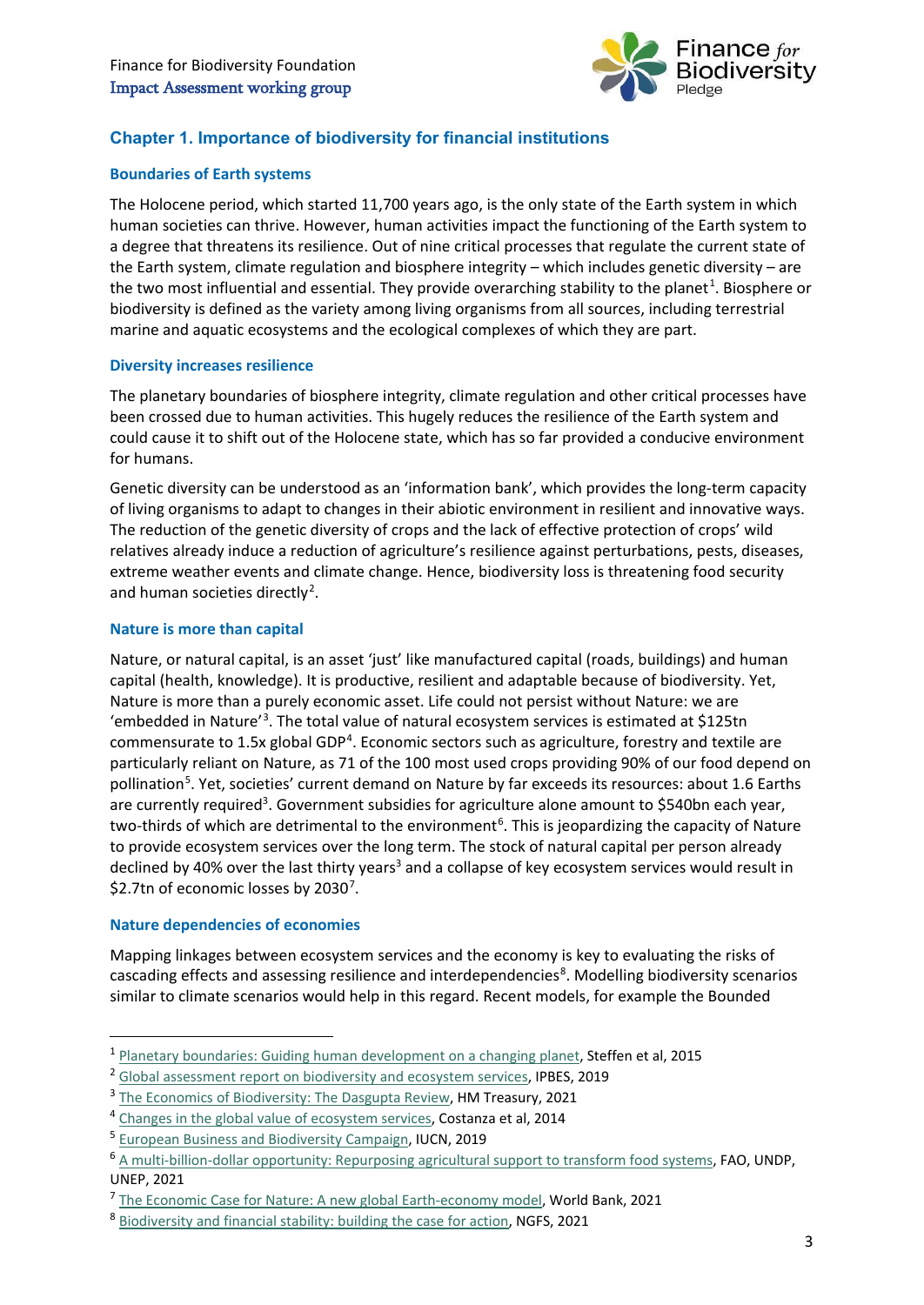# Finance for Biodiversity Foundation Impact Assessment working group



Global Economy<sup>4</sup>, show the interdependence between the regulation and maintenance of ecosystem services. Furthermore, the Global Earth-Economy Model demonstrates the devastating and cascading effects when ecosystem services collapse. Non-extractive sectors, for example, can contract by 8% in economic business activity<sup>9</sup>. However, even such models do not provide complete solutions, accounting for all methodological challenges related to the biodiversity topic, including:

- i. non-linear dynamics and possible tipping point behaviour caused by crossing the planetary boundaries of the biosphere system;
- ii. non-substitutability of natural capital by human capital, as illustrated by a collapse of food supply; and
- iii. an absence of universal metrics to measure nature loss in contrast to climate change.

# **Urgency to act**

The existing technical constraints should not be an excuse for not acting. Instead, financial market participants should start acting now given our dependencies on Nature, as well as the physical and transition risks arising from the above-mentioned linkages. Financial institutions can, for example, develop biodiversity strategies and reduce pressures on Nature by redirecting financial flows from nature-negative to nature-positive activities.

To be able to better integrate biodiversity risk and opportunities into financial decision making, we need to reconnect biodiversity data and tools with scientific imperatives on how to deal with biodiversity loss. This is especially relevant in the context of new regulation, which incentivises companies and financial institutions to act on biodiversity.



# *Figure: Drivers of biodiversity loss and examples of declines in nature*

Source: [IPBES Global assessment report on biodiversity and ecosystem services,](https://ipbes.net/global-assessment) 2019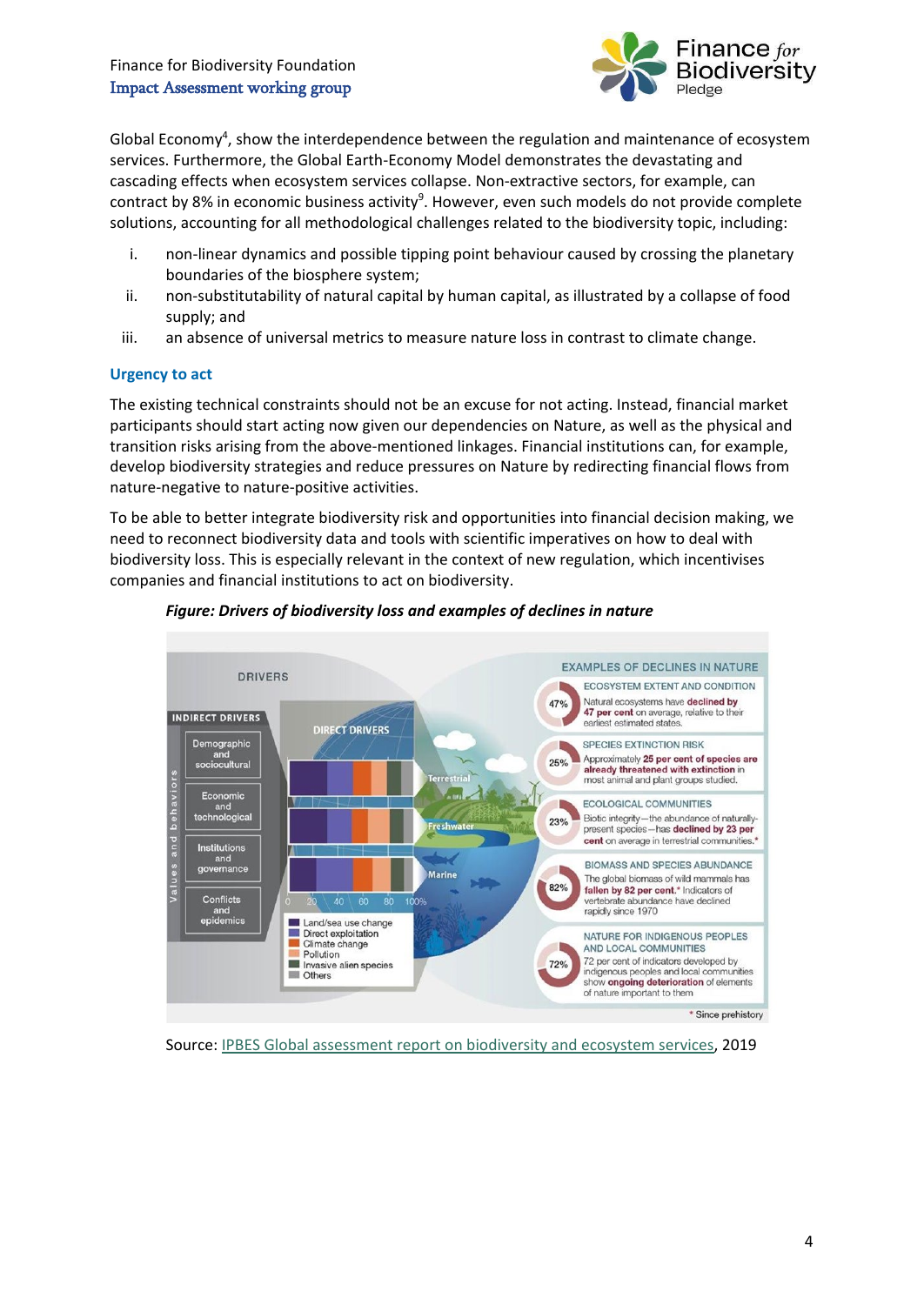

# **Consultation results - chapter 1**

# **Question 10. [FI's only] Please indicate how long your organisation has been working on biodiversity. (n=22)**

|                                                                                                                                      | Not yet | Less than<br>two years | Three to five<br>years ago | More than<br>five years |
|--------------------------------------------------------------------------------------------------------------------------------------|---------|------------------------|----------------------------|-------------------------|
|                                                                                                                                      |         | ago                    |                            | ago                     |
| We started to investigate biodiversity as a<br>topic                                                                                 | 0%      | 52%                    | 19%                        | 29%                     |
| We developed a biodiversity policy or<br>strategy                                                                                    | 41%     | 45%                    | 5%                         | 9%                      |
| We fully integrated biodiversity into our<br>investment and financial decision making                                                | 57%     | 33%                    | 5%                         | 5%                      |
| We fully integrated biodiversity into our<br>operations, all our staff is trained and<br>applies our biodiversity policy or strategy | 86%     | 10%                    | 0%                         | 5%                      |

# **Question 11. [FI's only] What motivates your organisation to work with biodiversity? Please indicate on a scale from 1 (not applicable) to 6 (our core motivation). (n=22)**

*The table below shows the average scores for each item. Standard deviations varied between items in the range of 1.1-1.4.*

| A severe systemic risk that needs to be addressed | 5   |
|---------------------------------------------------|-----|
| Opportunities for more robust investments and     | 44  |
| financing                                         |     |
| To meet (upcoming) regulation                     | 4.3 |
| For reputational reasons                          | 4.0 |
| To meet a growing demand from clients             | 3.9 |
| Other*                                            |     |

\* Including link to climate targets, SDGs, CBD objectives and natural capital

# **Question 12. [FI's only] What place does biodiversity currently occupy in your organisation's overall sustainability policy? (n=22)**

*In the table below, the multiple-choice alternatives are in the same order as in the consultation itself.* 

| Biodiversity is a separate topic                                                 | 23% |
|----------------------------------------------------------------------------------|-----|
| Biodiversity is mixed with other aspects of environmental (e.g.                  | 46% |
| climate change) or wider sustainability (e.g. social) topics                     |     |
| Biodiversity is included in sector specific policies/approaches                  | 5%  |
| A mix of the above                                                               | 23% |
| Biodiversity is not explicitly mentioned in our overall sustainability<br>policy | 0%  |
| Other*                                                                           | 5%  |

\* 'Not yet implemented, but we target a mix between 2 and 3'

# **Question 13. In your opinion, how should biodiversity ideally be integrated into a financial institution's overall sustainability policy? (n=27)**

*In the table below, the multiple-choice alternatives are in the same order as in the consultation itself.*

| Biodiversity should be included as a separate topic                                                                                    | 19% |
|----------------------------------------------------------------------------------------------------------------------------------------|-----|
| Biodiversity should be mixed with other aspects of environmental<br>(e.g. climate change) or wider sustainability (e.g. social) topics | 22% |
| Biodiversity should be included in sector specific<br>policies/approaches                                                              | 11% |
| A mix of the above                                                                                                                     | 44% |
| Biodiversity should not be mentioned explicitly in a sustainability<br>policy                                                          | 0%  |
| Other*                                                                                                                                 | 4%  |

<sup>\* &#</sup>x27;2 and 3'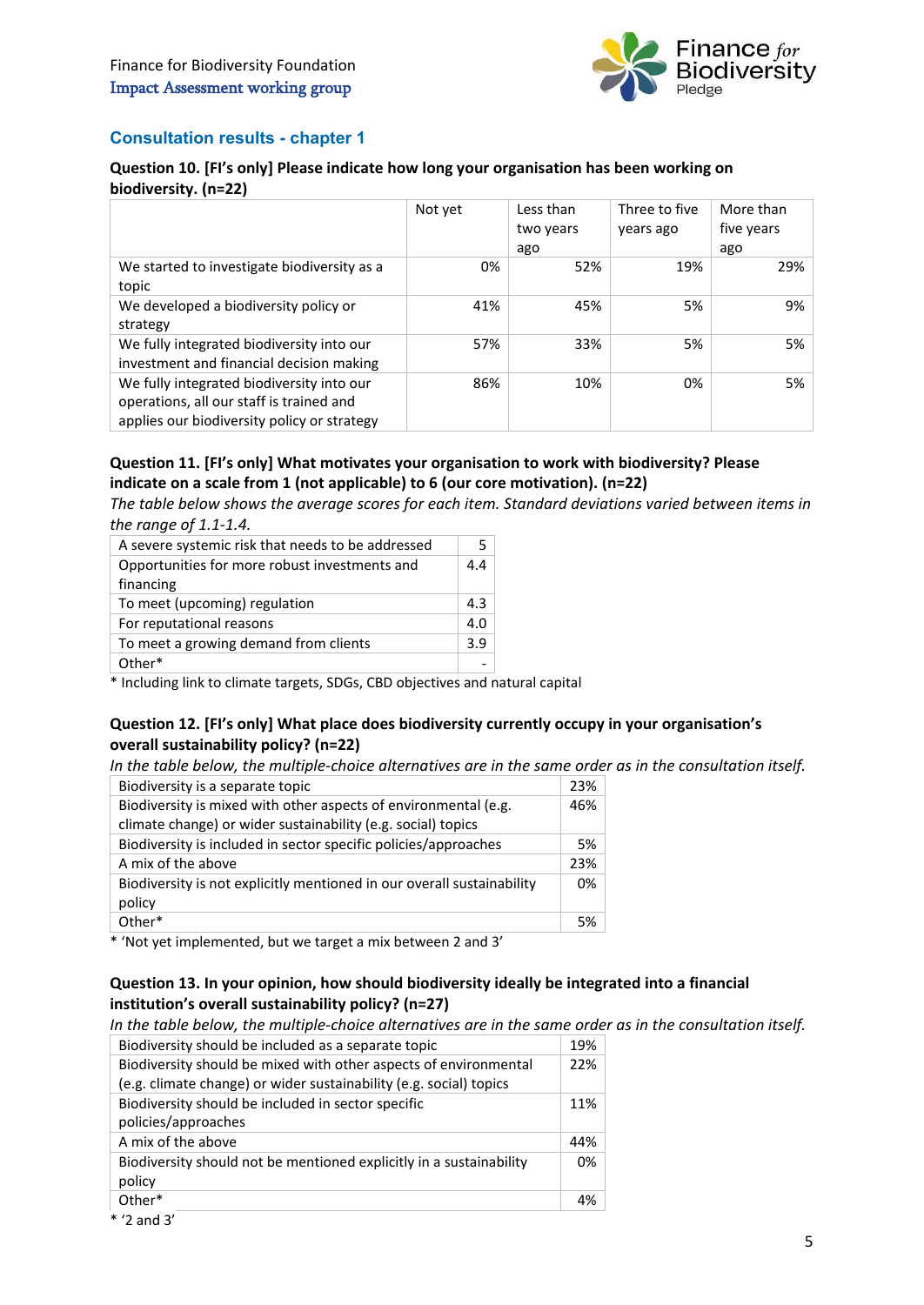

# **Question 16. [FI's only] To what extent have you integrated or are you planning to integrate biodiversity into: (n=22)**

|                                     | We have       | We are       | We are not   | Not        |
|-------------------------------------|---------------|--------------|--------------|------------|
|                                     | integrated it | planning to  | planning to  | applicable |
|                                     |               | integrate it | integrate it |            |
| Engagement dialogues with companies | 62%           | 38%          | 0%           | 0%         |
| Shareholder votings                 | 25%           | 60%          | 10%          | 5%         |

Other:

• We have integrated it: 'Signing on to investor letters e.g. on commitment deforestation', 'Investment in natural capital', 'Investment into a dataprovider elaborating lifecycle bidoversity footprint indicator'.

• We are planning to integrate it: 'Exclusion policy and impact measurement and targets setting', 'Exclusion policy', 'We try to value companies dependency on ecoservices and vulnerabilities as well as risk of being associated with biodiversity losses. We also plan to try to spot, among peers, those having implemented more credible policies in terms of fostering agro-ecology, sourcing alternative (plant based, cultivated, obtained via precision fermentation) proteins etc..'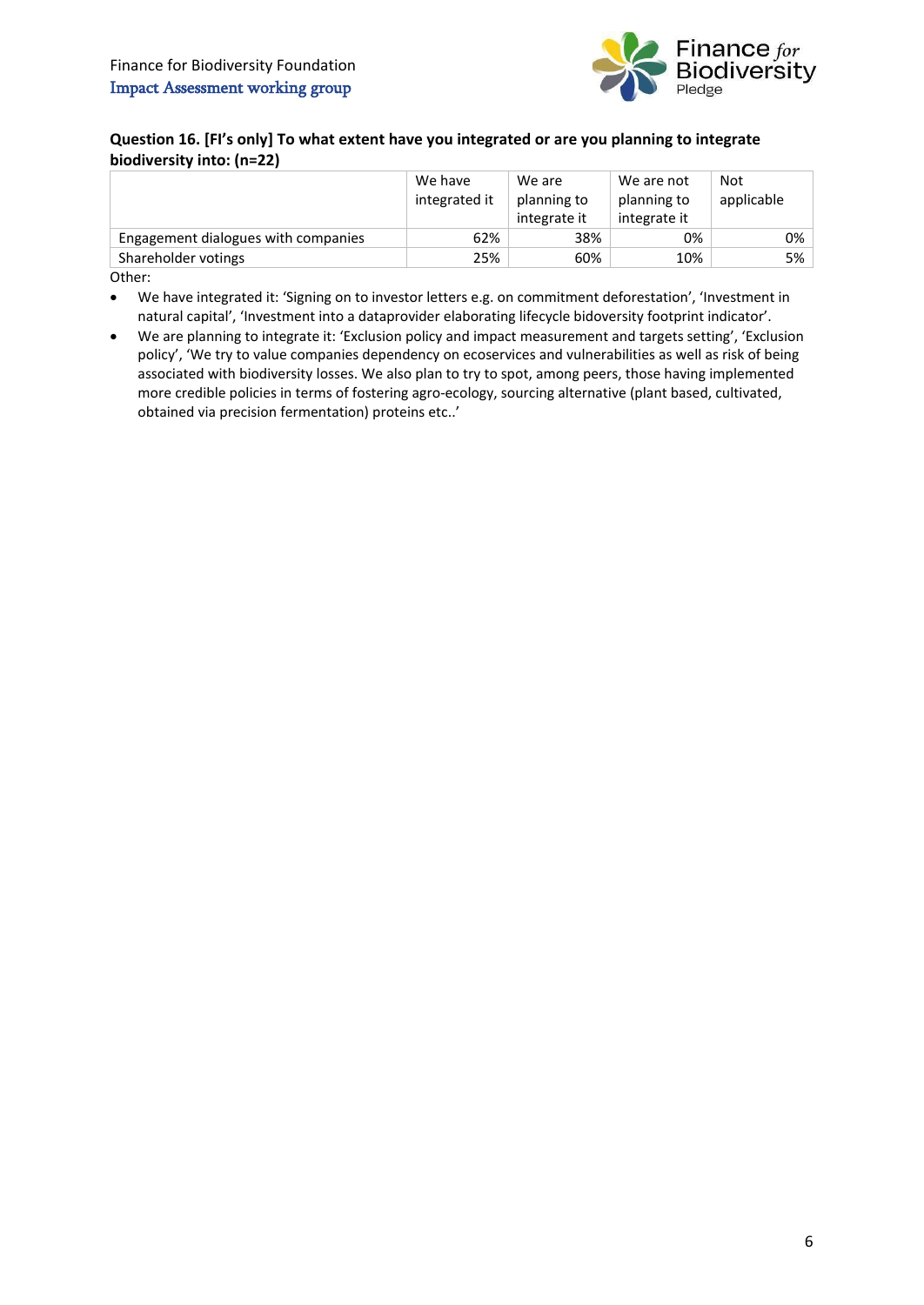

# **Chapter 2. Scientific foundation of biodiversity investment practices**

One of the key challenges financial institutions are facing today is the question of how to approach biodiversity investing given the large variety of terms and concepts used in this field. Biodiversity loss is a scientific fact. Scientific studies have declared a biodiversity crisis and prove that a complex net of interdependencies between nature and global economic systems exists. But defining the concrete actions that financial institutions and corporates should take to mitigate the crisis can be difficult. Various initiatives are therefore trying to 'translate' the scientific evidence to an 'operational language' that the private sector can use and understand.

These 'translations' of scientific biodiversity concepts by industry-led initiatives seek to clarify terms and increase the understanding of biodiversity issues to support the private sector with developing relevant solutions. While that is positive, the translations might also have an unintended side effect: they could complicate the biodiversity topic by introducing a multitude of different but interrelated terms and concepts into the language the private sector uses.

In our opinion, financial institutions should always ensure that the link to science remains, irrespective of which 'language' or approach they adopt. Global biodiversity imperatives (by IPBES and the upcoming Global Biodiversity Framework) demand that we act in line with scientifically proven needs of biodiversity protection. Regardless of our operational processes and choice of approaches, we should concentrate on tackling concrete biodiversity issues.

# **Consultation results - Chapter 2.**

#### **Question 18. How is your biodiversity approach linked to or based on science? (n=26)**

*In the table below, the multiple-choice alternatives are in the same order as in the consultation itself.*

| Our approach refers to scientific work                            | 27% |
|-------------------------------------------------------------------|-----|
| We rely on operational approaches using our internal expertise or | 23% |
| providers and external consultants                                |     |
| A mix of both                                                     | 46% |
| Other*                                                            | 4%  |

\* 'We didn't define a biodiversity approach yet. As a first step we would like to work with leading data providers. We then aim to integrate on a best effort basis a scientific approach.'

# **Question 19. [FI's only] What biodiversity policy and/or measurement approach have you adopted? Please indicate on a scale from 1 (not adopted) to 6 (fully adopted). (n=22)**

*The table below shows the average scores for each item. Standard deviations varied between items in the range of 1.4-1.8.*

| 3.1 |
|-----|
| 2.9 |
| 2.6 |
| 2.6 |
| 22  |
| 1.9 |
|     |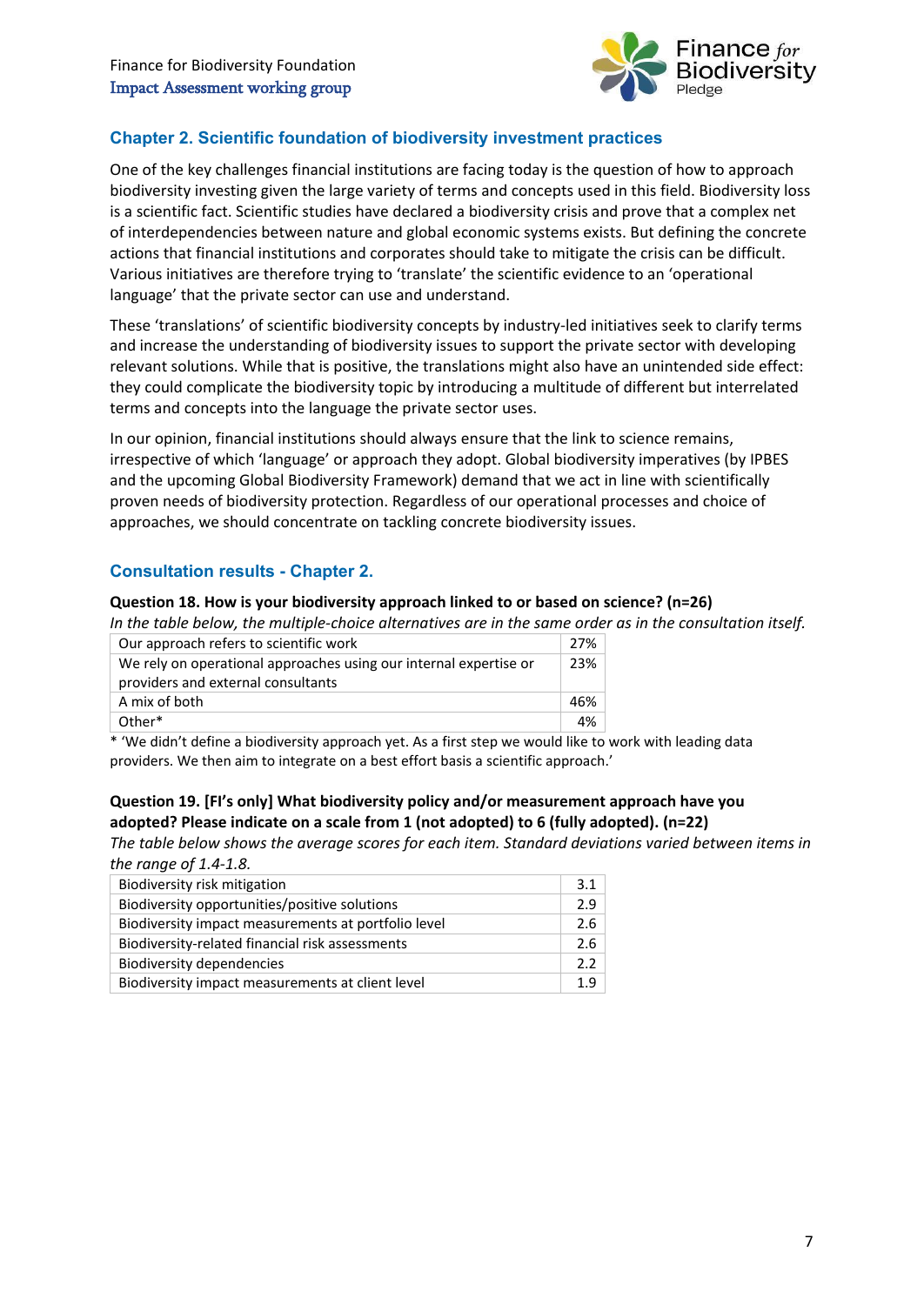

# **Question 21. [FI's only] Which asset classes does your biodiversity policy and/or measurement approach cover? (n=21)**

*As the number of answers differs between asset classes, the table below show absolute numbers (number of respondents that chose each option) rather than percentages.*

|                                       | Covered       | Not covered, but we | Not applicable | No     |
|---------------------------------------|---------------|---------------------|----------------|--------|
|                                       |               | do own/ manage this | to our         | answer |
|                                       |               | asset class         | organization   |        |
| Corporate bonds                       | 13            | 5                   |                |        |
| Listed equity                         | 13            | 6                   |                |        |
| Green bonds                           | 11            | 6                   |                |        |
| Impact funds                          | 10            | 5                   | 4              |        |
| Project finance (e.g. infrastructure, | ٩             | 3                   |                | 4      |
| industrial projects, public services) |               |                     |                |        |
| Sovereign bonds                       | 8             | ⇁                   | 3              |        |
| Corporate loans                       | 6             | 4                   | 6              |        |
| Private equity                        | 6             |                     | 6              |        |
| Mortgages and real estate             | 4             | 7                   | 5              |        |
| Natural capital                       | 3             | 0                   | 11             |        |
| Commodity trade                       | $\mathfrak z$ |                     | 9              | 9      |

# **Question 22. [FI's only] Does your biodiversity policy and/or measurement approach differ between asset classes, and if yes, how? (n=15)**

*Summary of responses:* Some respondents adapt their biodiversity approach to the asset class they are investing in, namely with specific approaches to sovereign issuers, impact funds and green bonds, and real assets (e.g. directly managed assets, infrastructure, natural capital). However, globally almost no distinction is made between global equity and fixed income biodiversity approaches.

# **Question 23. [FI's only] Does your biodiversity policy and/or measurement approach include sector-specific guidance, metrics, etc.? (n=22)**

| No        |     |
|-----------|-----|
| Partially | 41% |
| Yes       | 18% |

# **Question 24. [FI's only] If you replied yes or partially, which sectors do you target? (n=13)**

| Agriculture, forestry and fishing                        | 100% |
|----------------------------------------------------------|------|
| Mining and quarrying                                     | 69%  |
| Electricity, gas, steam and air conditioning supply      | 54%  |
| Construction                                             | 46%  |
| Manufacturing                                            | 46%  |
| Water supply, sewerage, waste management and remediation | 39%  |
| activities                                               |      |
| Wholesale and retail trade                               | 31%  |
| Real estate                                              | 31%  |
| Transportation and storage                               | 23%  |
| Accommodation and food services                          | 23%  |
| Professional, scientific, and technical services         | 8%   |
| Human health and social work services                    | 8%   |
| Other*                                                   | 8%   |

\* 'Chemicals'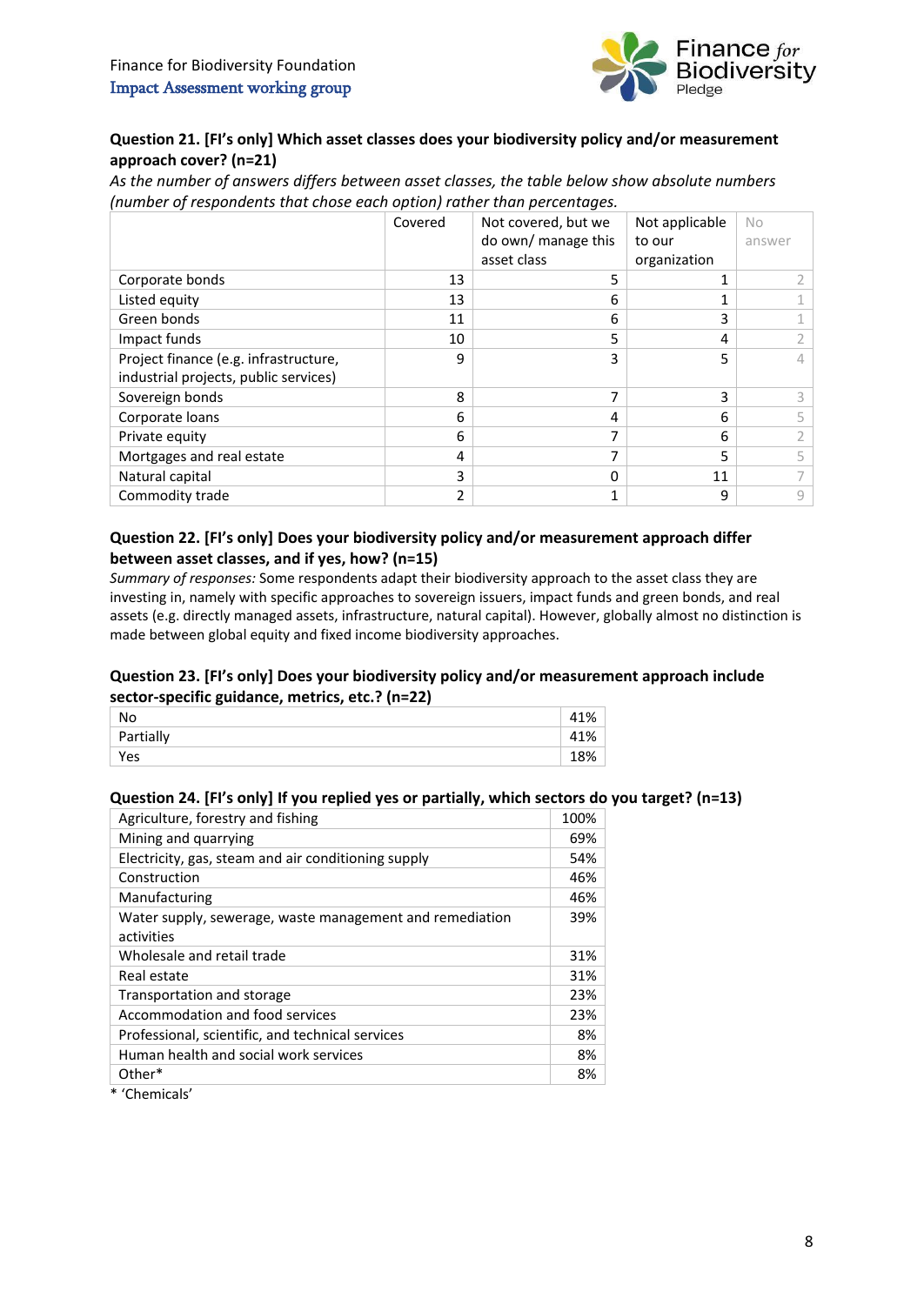

# **Question 25. In your opinion, what would be the key elements in biodiversity measurement for financial institutions? (n=18)**

*Summary of results:* Most respondents agreed that spatially explicit data, data on positive and negative impacts (relative to regional/global biodiversity trends), and data on dependencies are key elements for biodiversity measurement by FIs. Furthermore, some respondents highlighted the importance of a sector-specific approach, reported data, alignment with science and with existing frameworks, and an easy to digest outcome.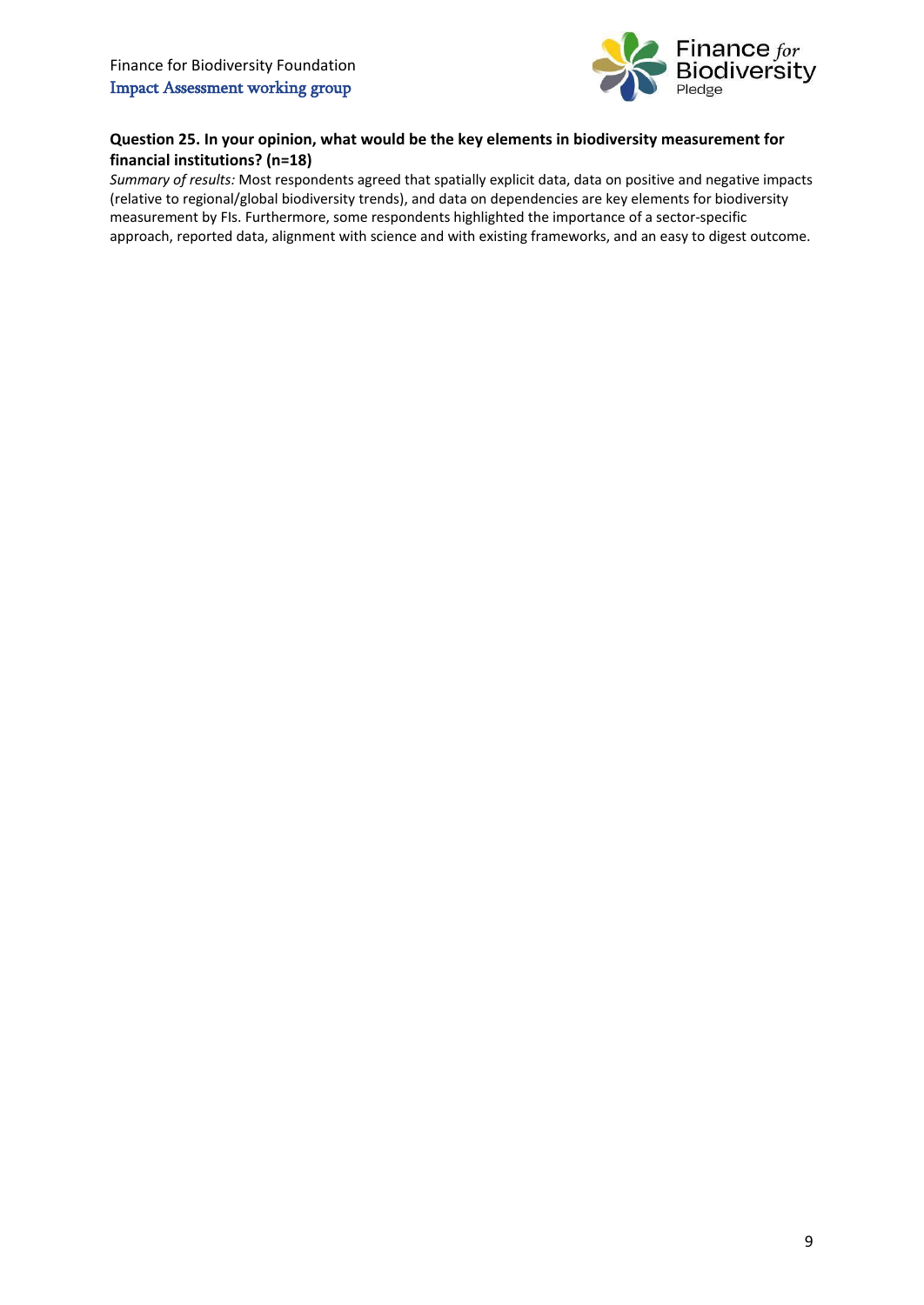

# **Chapter 3. Biodiversity metrics and measurement tools**

For financial institutions, it is challenging and time consuming to navigate through currently available or emerging biodiversity tools and data. Th[e Finance for Biodiversity Guide on biodiversity](https://www.financeforbiodiversity.org/wp-content/uploads/Finance-for-Biodiversity_Guide-on-biodiversity-measurement-approaches.pdf)  [measurement approaches](https://www.financeforbiodiversity.org/wp-content/uploads/Finance-for-Biodiversity_Guide-on-biodiversity-measurement-approaches.pdf) maps the six most used measurement approaches: CBF, BFFI, STAR, GBSFI, BIA-GBS and ENCORE.

We have created an additional inventory of data, tools and solutions developed for financial institutions and/or issuers. In this inventory, we classify tools for financial institutions into four categories: biodiversity solutions by global ESG providers, dedicated biodiversity tools, early-stage innovative players and so-called 'other solutions'. Additionally, some financial institutions are supporting their clients or investee companies to develop and apply tools that assess their impact.

According to our observations, dedicated biodiversity tools can be split into two main approaches: those based on life cycle assessments (LCA) and those relying on geolocation specific data and information. They are complementary. The LCA approach can better answer the question, "Which value chain activities put the most pressure on biodiversity at a given point in time?", whereas the geolocation approach provides additional insights on where it is preferable to act on location-based recovery.

Our inventory results have shown that, as of today, specialised tool developers work mostly on negative impacts. Only a few of them cover dependencies, meaning that not all aspects of scientific biodiversity frameworks are integrated into todays' tools. Moreover, IPBES' drivers of biodiversity loss and IPBES nature contributions (ecosystem services) are not fully covered by any of the referenced data and metrics solutions. This is due to limitations in data and models/methodologies. Most difficult to address seem to be the drivers of invasive species, direct exploitation of resources and impacts on marine biodiversity. Going forward, biodiversity tools will have to align better with science.

We also noticed that global ESG providers have developed biodiversity solutions with various maturities and that these, to some extent, differ between geographical regions (of the client portfolio). The providers tend to focus on developing biodiversity metrics and tools which satisfy the majority of their clients and respond to local or regional regulatory requirements. While their solutions are a first step to tackle biodiversity issues -- for example by providing financial institutions with positive and negative screening solutions -- few of them are working on tools dedicated to biodiversity impact assessments or other biodiversity-related assessments.

As explained above, financial institutions face difficulties when they are trying to design a completely science based, fully informed (with all relevant data) and optimal (using efficient tools) biodiversity approach. Despite this, we believe that financial institutions can actively contribute to the global goal of mitigating biodiversity loss already today, given the rising ambition and the high pace at which biodiversity solutions are being developed.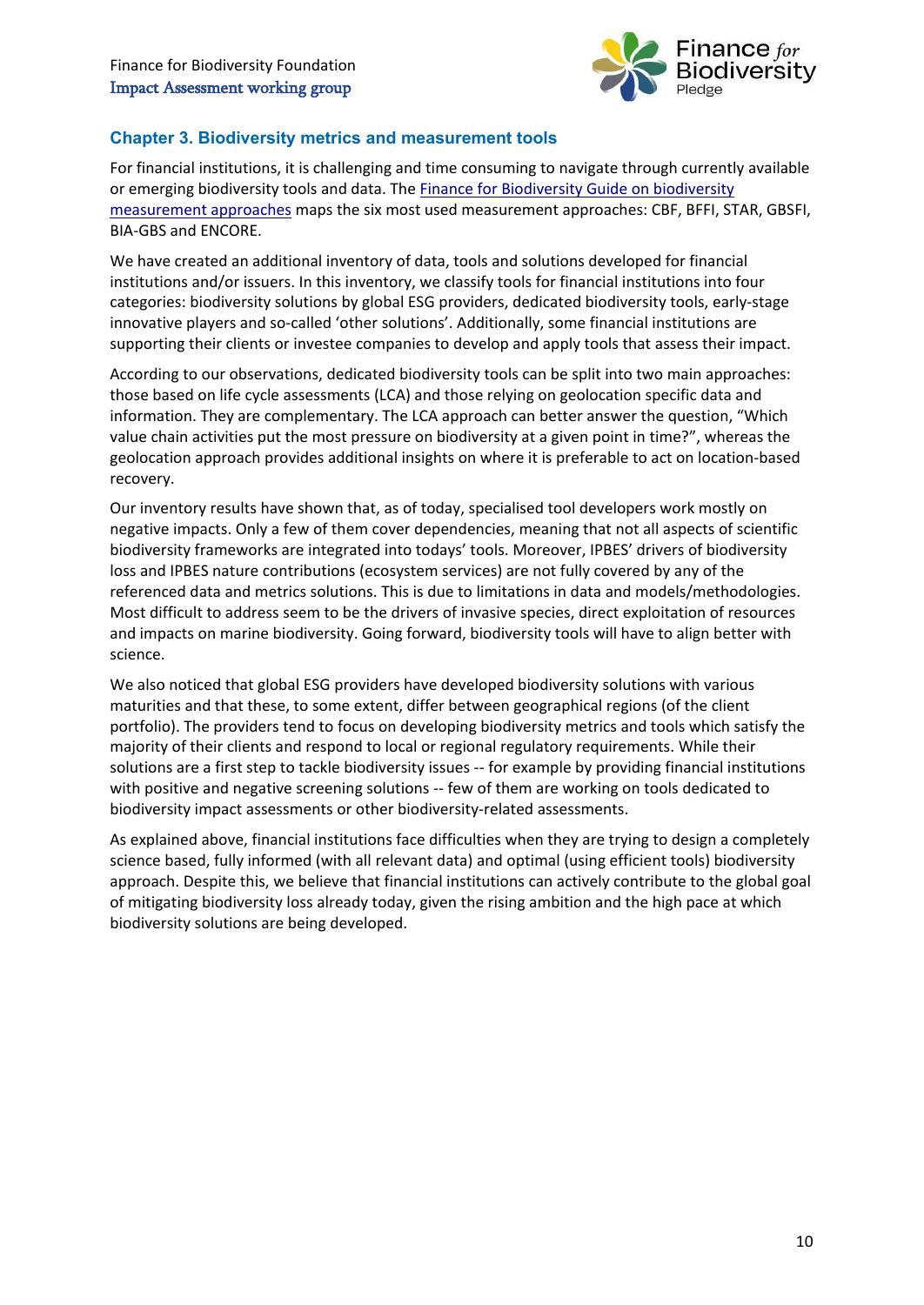

# **Consultation results - Chapter 3.**

#### **Question 26. [FI's only] How are you planning to use/using biodiversity measurement tools? (n=22)**

| We (are planning to) work with several tools to measure biodiversity<br>impact and/or dependencies (dashboard approach) | 50% |
|-------------------------------------------------------------------------------------------------------------------------|-----|
| We (are planning to) work with one tool to measure biodiversity<br>impact and/or dependencies                           | 41% |
| We are not yet (planning to) using tools to measure biodiversity<br>impact and/or dependencies                          | 9%  |

#### **Question 27. [FI's only] What are your expectations and preferences towards data providers and tool developers? (n=22)**

*Summary of responses:* Most respondents prefer to work with a specialist tool developer, some however opt for more basic biodiversity information issued by a global ESG provider.

#### **Question 31. [FI's using tools] Looking at the biodiversity footprint as a potential measurement approach, do you consider it to be useful for your portfolio/investments/business? (n=20)**

| Yes   | 65% |
|-------|-----|
| Maybe | 35% |
| No    | 0%  |

#### **Question 32. [FI's using tools] What pressures/drivers of biodiversity loss are used in your methodology? (n=20)**

| Land use change (e.g. deforestation, infrastructure) | 95% |
|------------------------------------------------------|-----|
| Climate change                                       | 85% |
| Pollution                                            | 85% |
| Sea use change                                       | 40% |
| Direct exploitation of species                       | 40% |
| Invasive species                                     | 20% |
| Other*                                               | 10% |

\* 'Freshwater use change', 'to be defined'

#### **Question 33. [FI's using tools] What is the scope of the methodology you use? (n=19)**

| All direct and indirect upstream and downstream impacts (scope 1, 2 and 3) | 63% |
|----------------------------------------------------------------------------|-----|
| Only direct impacts (scope 1 and 2)                                        | 16% |
| Direct impacts and upstream impacts (scope 1, 2 and 3)                     | 11% |
| Other*                                                                     | 11% |
|                                                                            |     |

\* 'not sure', 'to be defined'

#### **Question 34. [FI's using tools] Does your methodology cover: (n=18)**

|                                   | Yes | Partially | No   |
|-----------------------------------|-----|-----------|------|
| Terrestrial biodiversity          | 89% | 11%       | 0% l |
| Aquatic (freshwater) biodiversity | 41% | 41%       | 18%  |
| Marine biodiversity               | 18% | 24%       | 59%  |

### **Question 35. [FI's using tools] Are your tools sufficient in providing the biodiversity measures or metrics you want to apply at portfolio level? (n=20)**

| Partially | 50% |
|-----------|-----|
| N٥        | 40% |
| Yes       | 10% |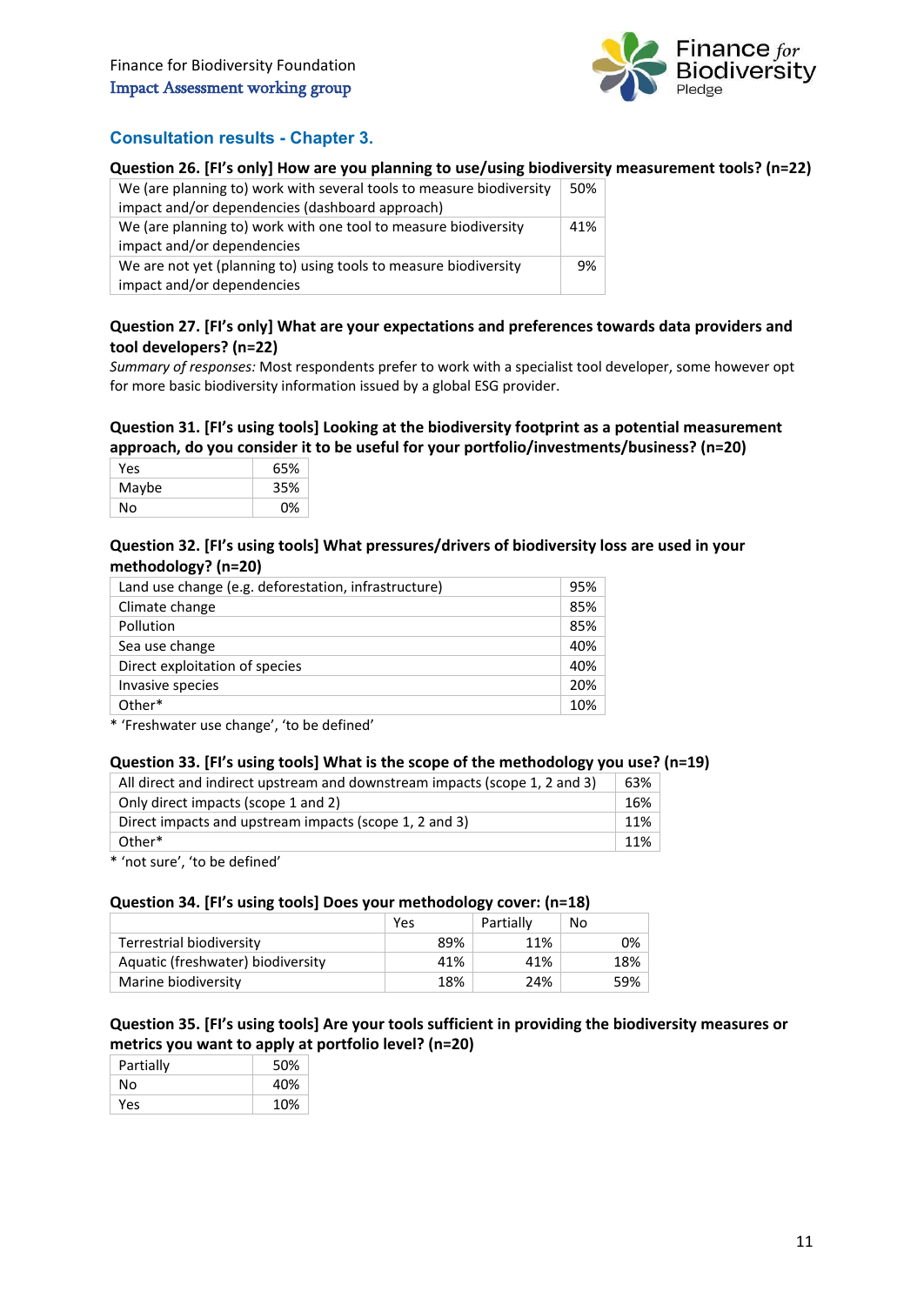

## **Question 36. [FI's using tools] Please explain the answer you have given above. (n=14)**

*Summary of responses:* The two main limitations of the tools mentioned by respondents include (1) limitations in coverage (e.g. aquatic and marine biodiversity, invasive species, emerging countries, and some asset classes are not covered), and (2) dependence on modelled data and sector averages (thus not allowing for comparison of companies in the same sector). In a more general sense, respondents noted that tools and metrics are currently still maturing.

# **Question 37. In your opinion, what aspects of biodiversity should be measured and valued to show the changes in the state of biodiversity? (n=27)**

| Ecosystem integrity   | 82% |
|-----------------------|-----|
| Species richness      | 70% |
| Habitats              | 63% |
| Ecosystem functioning | 63% |
| Genetic diversity     | 48% |
| I do not know         | 11% |
| Other*                | 11% |

**\* '**soil quality, protection of fragile zones', 'Species Abundance' & 'ecosystem connectivity'

# **Question 38. In your opinion, what drivers of biodiversity loss should be covered most urgently? Please indicate on a scale from 1 (not urgent) to 6 (highly urgent). (n=27)**

*The table below shows the average scores for each item. Standard deviations varied between items in the range of 0.3-1.2.*

| Land use change (e.g. deforestation, infrastructure) | 5.9 |
|------------------------------------------------------|-----|
| Pollution                                            | 5.4 |
| Climate change                                       | 5.4 |
| Sea use change                                       | 5.3 |
| Direct exploitation of species                       | 4.8 |
| Invasive species                                     | 4.6 |
| Other*                                               |     |

\* 'corruption', 'fragile zones protection', public policy', 'soil quality' & 'the financial sector'

**Question 41. This question is about the criteria you use when selecting an approach for measuring negative impacts on biodiversity. To what extent are the following criteria important to you when selecting a tool? Please indicate on a scale from 1 (not important) to 6 (highly important). (n=27)**

*The table below shows the average scores for each item. Standard deviations varied between items in the range of 0.7-1.7.*

| The tool (and the data it uses) should be well aligned with science.                                                                                                     | 5.6 |
|--------------------------------------------------------------------------------------------------------------------------------------------------------------------------|-----|
| The tool should be commonly accepted by market practitioners.                                                                                                            | 5.1 |
| The tool should combine geolocation-specific and LCA-based                                                                                                               | 5.0 |
| approaches.                                                                                                                                                              |     |
| The tool should be geolocation specific.                                                                                                                                 | 4.9 |
| The tool should be LCA based.                                                                                                                                            | 4.9 |
| The tool should express negative impacts on biodiversity in multiple<br>metrics (e.g. separate metrics for different realms, drivers of loss,<br>etc.)                   | 4.5 |
| The tool should use innovative biodiversity-specific data (satellite<br>imagery, Environmental DNA (eDNA), etc.)                                                         | 4.4 |
| The tool should express negative impacts on biodiversity in one<br>single metric (e.g. mean species abundance (MSA), potentially<br>disappeared fraction (PDF) or other) | 3.7 |
| Other*                                                                                                                                                                   |     |

\* 'Each tool is adapted to a specific asset class'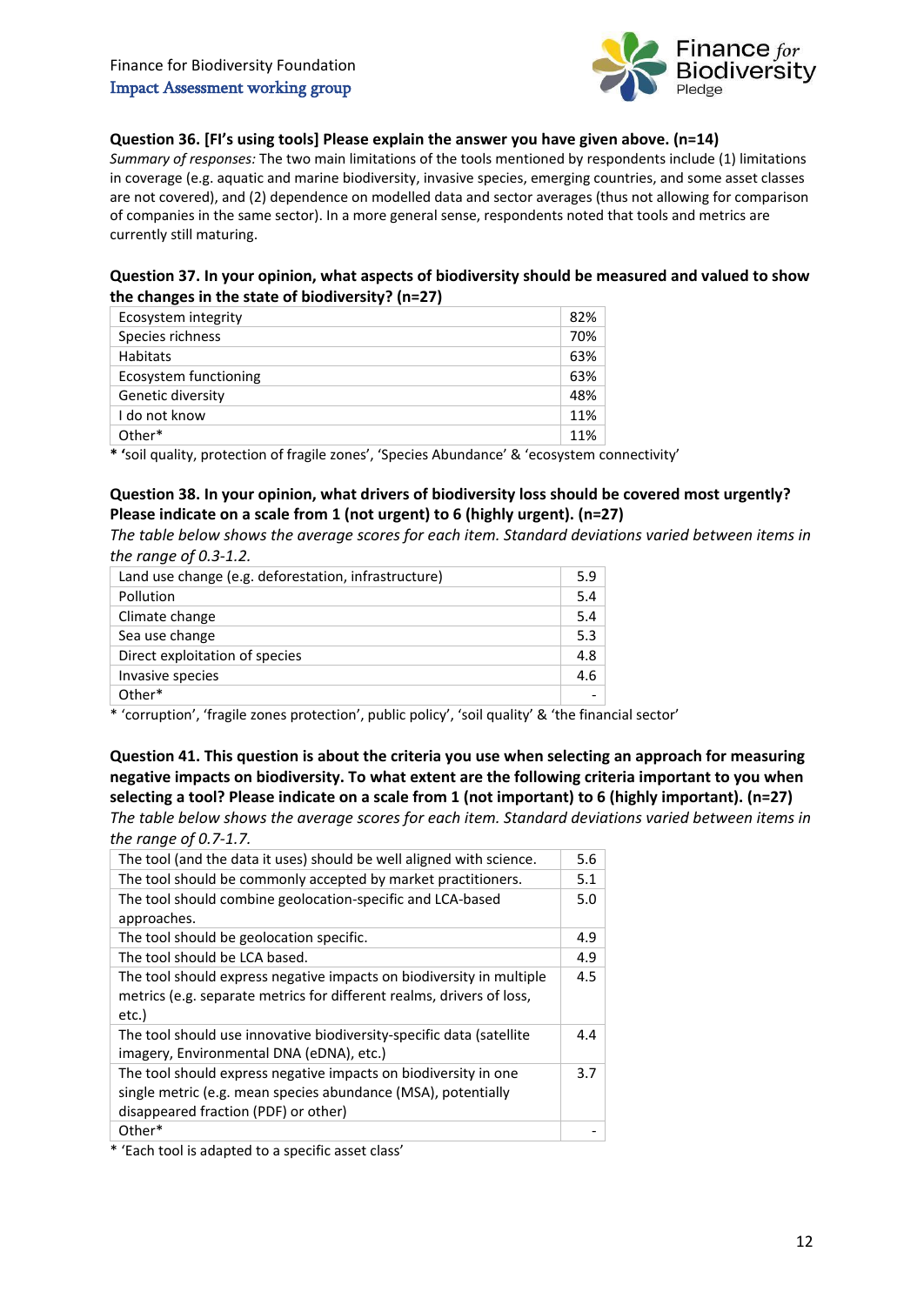

#### **Question 42. Please clarify your answers to the question above. (n=14)**

*Summary of responses:* Alignment with science is crucial to the respondents. However, in the light of multiple potential solutions, financial institutions are making up their minds on (1) using one versus multiple metrics and (2) using LCA versus geolocation data approaches. For the former issue, single metrics are perceived to be useful for portfolio level aggregation, heat-mapping exercises, communication and monitoring and creating a common language. Multiple metrics, however, offer a more contextual understanding and are needed for selecting investments and identifying the most material drivers of loss. For the latter issue, respondents advocate for a combination of LCA and geolocation data approaches.

#### **Question 43. To what extent do you see added value for integrating dependencies/ecosystem services as a metric in financial decision making? (n=25)**

| It might perhaps be meaningful, but we do not know enough yet to<br>make a decision                          | 60% |
|--------------------------------------------------------------------------------------------------------------|-----|
| Yes, we are using/planning to use data on dependencies                                                       | 20% |
| Yes, we are using/planning to use true pricing, taking ecosystem<br>services into account                    | 8%  |
| No, we don't see added value for integrating<br>dependencies/ecosystem services in financial decision making | 0%  |
| We would like to include ecosystem services as a metric, but<br>experience the following constraints: *      | 12% |

\* 'data, methods accessibility', 'pricing is still very difficult', 'FTE capacity / secialist knowledge'

# **Question 44. There are discussions ongoing about how biodiversity measurement methodologies and metrics will converge towards generally accepted methods, indicators and criteria. In your opinion which biodiversity methodologies and metrics are already commonly accepted by the market? (n=17)**

Summary of responses: Almost half of the respondents mentioned MSA (or MSA.km<sup>2</sup>) as commonly accepted and convenient metric that is gaining traction in the market and used by both specialist and ESG data providers. Other metrics that were mentioned, include PDF, species richness, indigenous vegetation cover, indicators on animal welfare, companies' activities in protected areas, presence of controversies on the topic, land use and land use change, deforestation and land cover / no-tillage. Furthermore, some respondents referred to PBAF, SBTN, ENCORE and TNFD as influential standard setters. Finally, some respondents noted that, in their opinion, there are no commonly accepted methodologies or metrics yet, as multiple methodologies coexist.

# **Question 45. To what extent do you find it useful to define one aggregated biodiversity indicator to assess the impact of financial institutions on biodiversity? Or do you consider it more efficient to use multiple metrics for different purposes, issues and applications when it comes to biodiversity? (n=19)**

*Summary of responses:* Responses were divided quite evenly between those advocating for one metric and those advocating for multiple metrics.

- Reasons for using multiple metrics included: relevance within sector-based approaches; need to cover the complexity of biodiversity and avoid oversimplification; need for action perspective (understanding drivers to know what to do); and the familiarity of the financial sector with indicator dashboards.
- Reasons for using a single metric included: this being a good starting point; usefulness for financials with limited knowledge/time/capacity; belief that a single metric would speed up implementation; allows for comparability, monitoring, reporting and communication.

Some respondents advocated a combination of both approaches.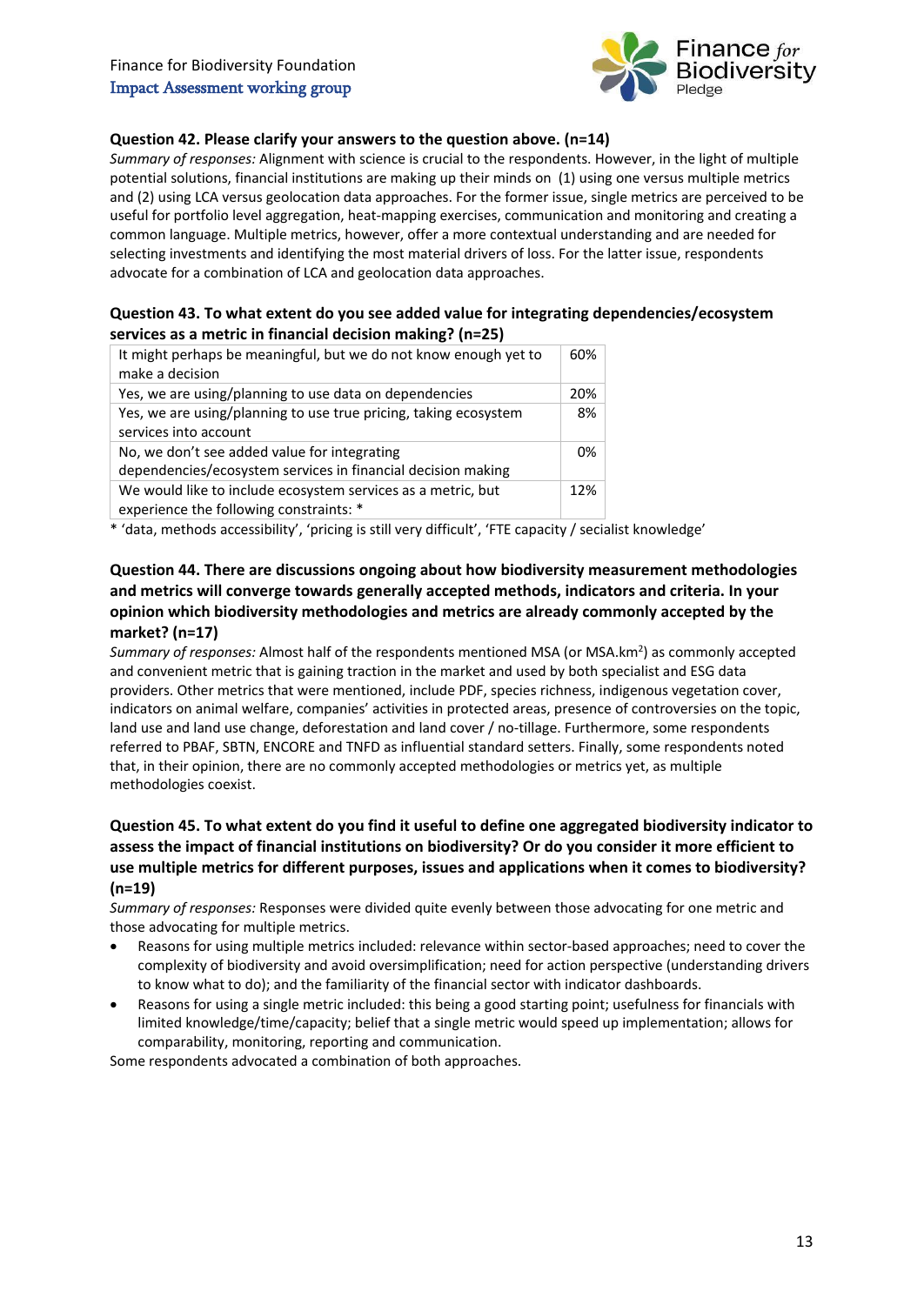

# **Chapter 4. Biodiversity data, targets and evolving regulatory landscape**

Although biodiversity data and tools are still under development, we see a global movement calling on stakeholders to act now on biodiversity loss. This movement is supported by an increasing number of local and global regulators. We expect that the availability and quality of biodiversity data will gradually improve with increasing regulation (e.g. [EU Corporate Sustainability Reporting Directive](https://ec.europa.eu/info/publications/210421-sustainable-finance-communication_en#csrd) (CSRD)) and the work of industry-led initiatives (e.g. [SBTN,](https://sciencebasedtargetsnetwork.org/) [FfB Pledge and Foundation,](https://financeforbiodiversity.org/) [Taskforce on](https://tnfd.global/)  [Nature-related Financial Disclosures,](https://tnfd.global/) [Partnership for Biodiversity Accounting Financials\)](https://www.pbafglobal.com/page/about-pbaf).

We expect that regulation on disclosure will help to increase the share of reported data versus modelled data, often provided via biodiversity tools today. However, multiple regulatory initiatives could also generate confusion if they offer financial institutions and corporates diverse incentives and require from them different disclosures and approaches. Alongside our inventory of data and tools, we investigated several legal standards which require corporates and financial institutions to consider biodiversity and noticed a strong need for alignment.

Specifically, it seems that biodiversity approaches promoted through various regulations vary under different legal standards (for instance, the EU Sustainable Finance Disclosure Regulation (SFDR) refers specifically to 'impacts on nature', whereas the EU CSRD seems to also cover 'nature dependencies'). Moreover, some regulations, like the EU SFDR, explicitly propose to financial institutions biodiversity metrics they should apply. Yet, the link between the proposed metrics and the scientific imperatives is often not explicitly established, and currently available data and tools do not specifically address the metric required. Additionally, the interpretation of the double materiality principle regarding biodiversity may vary under different legal rules (EFRAG defines that sustainability matters are both financially material and material as regards to their environmental and social impacts<sup>[9](#page-13-0)</sup>).

This can make it difficult for financial institutions and corporates to set common global targets and goals and to work against biodiversity loss. What can financial institutions expect and ask from issuers/clients today and to what extent can they consider issuers/clients to be accountable for biodiversity issues? What data can financial institutions disclose themselves? How can a financial institution set up a nature-positive ambition or other biodiversity-related global goals and develop an effective approach to achieve these? These are the questions we still need to find answers to.

# **Consultation results - Chapter 4.**

**.** 

**Question 46. What aspects of biodiversity data seem most well developed to you today? Please rank the aspects in sequence with the most well-developed aspect at the top. 1 = best developed; 6 = less developed (n=24)**

*The table below shows the average scores for each item. Standard deviations varied between items in the range of 1.0-1.8.*

| 1.6 |
|-----|
| 27  |
| 3.9 |
| 4.0 |
| 42  |
| 4 5 |
|     |

<span id="page-13-0"></span><sup>9</sup> [Proposals for a relevant and dynamic EU sustainability reporting standard setting,](https://ec.europa.eu/info/sites/default/files/business_economy_euro/banking_and_finance/documents/210308-report-efrag-sustainability-reporting-standard-setting_en.pdf) EFRAG, 2021 (p 8)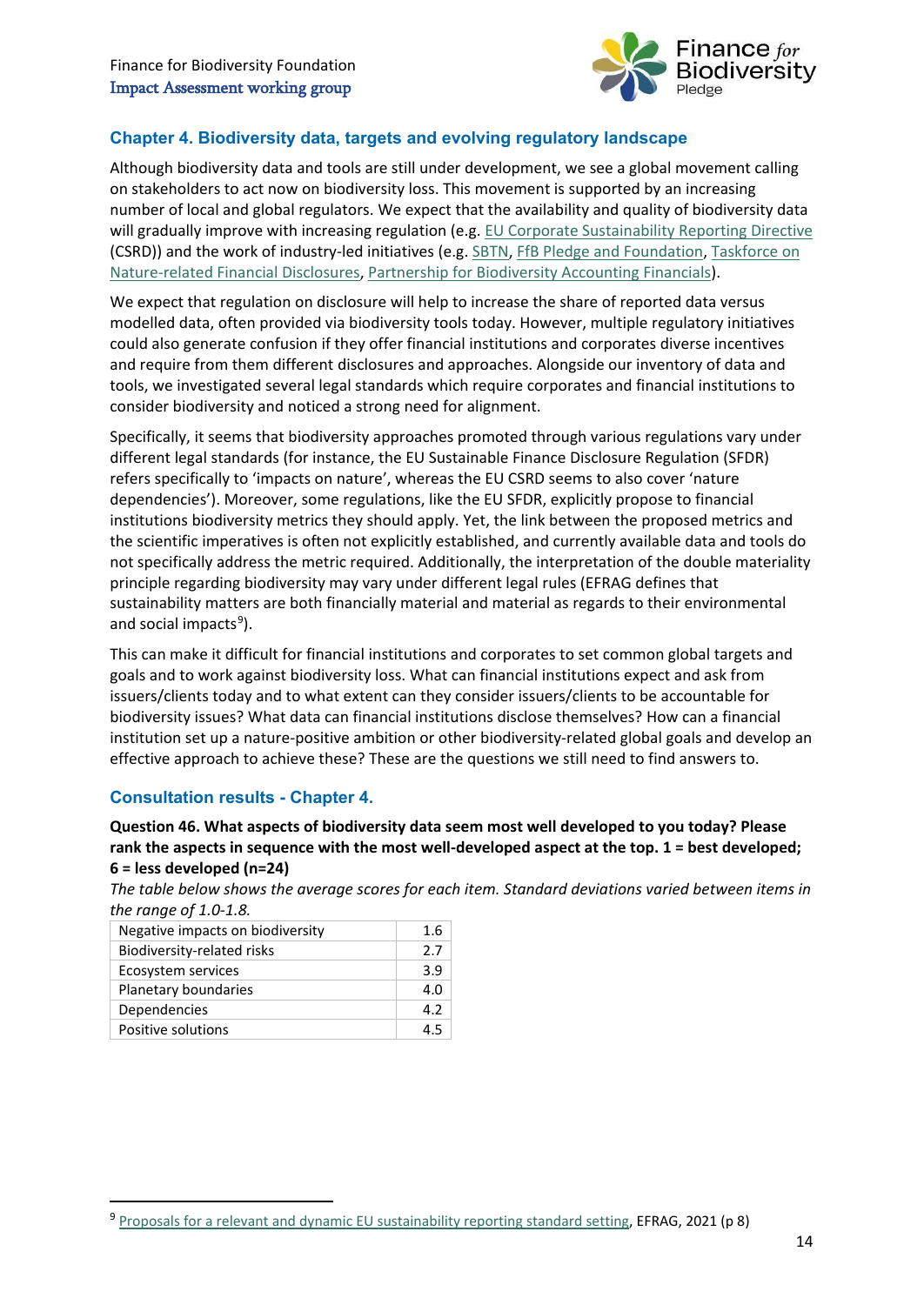

**Question 47. The accuracy with which financial institutions can monitor the biodiversity impact of their portfolios depends on the degree to which companies report on their biodiversity impact. In the absence of reported data from companies, financial institutions could use modelled/estimated data to monitor impact. Please insert a percentage number in the blank in the following sentence: "Financial institutions should start monitoring the biodiversity impact of their portfolios once reported data for at least \_\_% of their corporate clients is available." Note: Fill in '0' if you believe that financial institutions should start monitoring impact by using modelled data already today. (n=24)**

| ,,,,,,, |     |
|---------|-----|
| ი       | 54% |
| 10      | 17% |
| 25      | 13% |
| 40      | 8%  |
| 60      | 8%  |

### **Question 48. When do you expect reported data to be available? (n=26)**

| In two to five years   | 81% |
|------------------------|-----|
| In one year            | 8%  |
| Now                    | 8%  |
| In five to ten years   | 4%  |
| In more than ten years | በ%  |

## **Question 49. Financial institutions are already able to start monitoring impact by using modelled data. (n=26)**

| Yes       | 46% |
|-----------|-----|
| Partially | 35% |
| No        | 19% |

### **Question 50. What minimum information would you expect that clients/investees will disclose on biodiversity in the coming year? (n=24)**

|                                                               | Qualitative<br>data | Quantitative<br>data | <b>Both</b> | No data |
|---------------------------------------------------------------|---------------------|----------------------|-------------|---------|
| Data on the negative impacts their                            | 17%                 | 25%                  | 50%         | 8%      |
| direct operations have on biodiversity.                       |                     |                      |             |         |
| Data on the positive impacts on<br>biodiversity conservation. | 46%                 | 8%                   | 33%         | 13%     |
| Regional/local biodiversity data of a                         | 21%                 | 25%                  | 25%         | 29%     |
| company's operations and production<br>sites                  |                     |                      |             |         |
| Data on the negative biodiversity                             | 25%                 | 4%                   | 42%         | 30%     |
| impacts upstream in their supply chains.                      |                     |                      |             |         |
| Data on the negative biodiversity                             | 17%                 | 17%                  | 30%         | 38%     |
| impacts downstream in their value                             |                     |                      |             |         |
| chains.                                                       |                     |                      |             |         |
| Regional/local data on ecosystem                              | 29%                 | 8%                   | 21%         | 42%     |
| services and dependencies.                                    |                     |                      |             |         |
| Measurement of ecosystem services and                         | 25%                 | 4%                   | 21%         | 50%     |
| dependencies                                                  |                     |                      |             |         |
| Other*                                                        |                     |                      |             |         |

\* 'Land use (see SFRD indicators / EU Taxonomy): qualitative data', 'Localization: no data'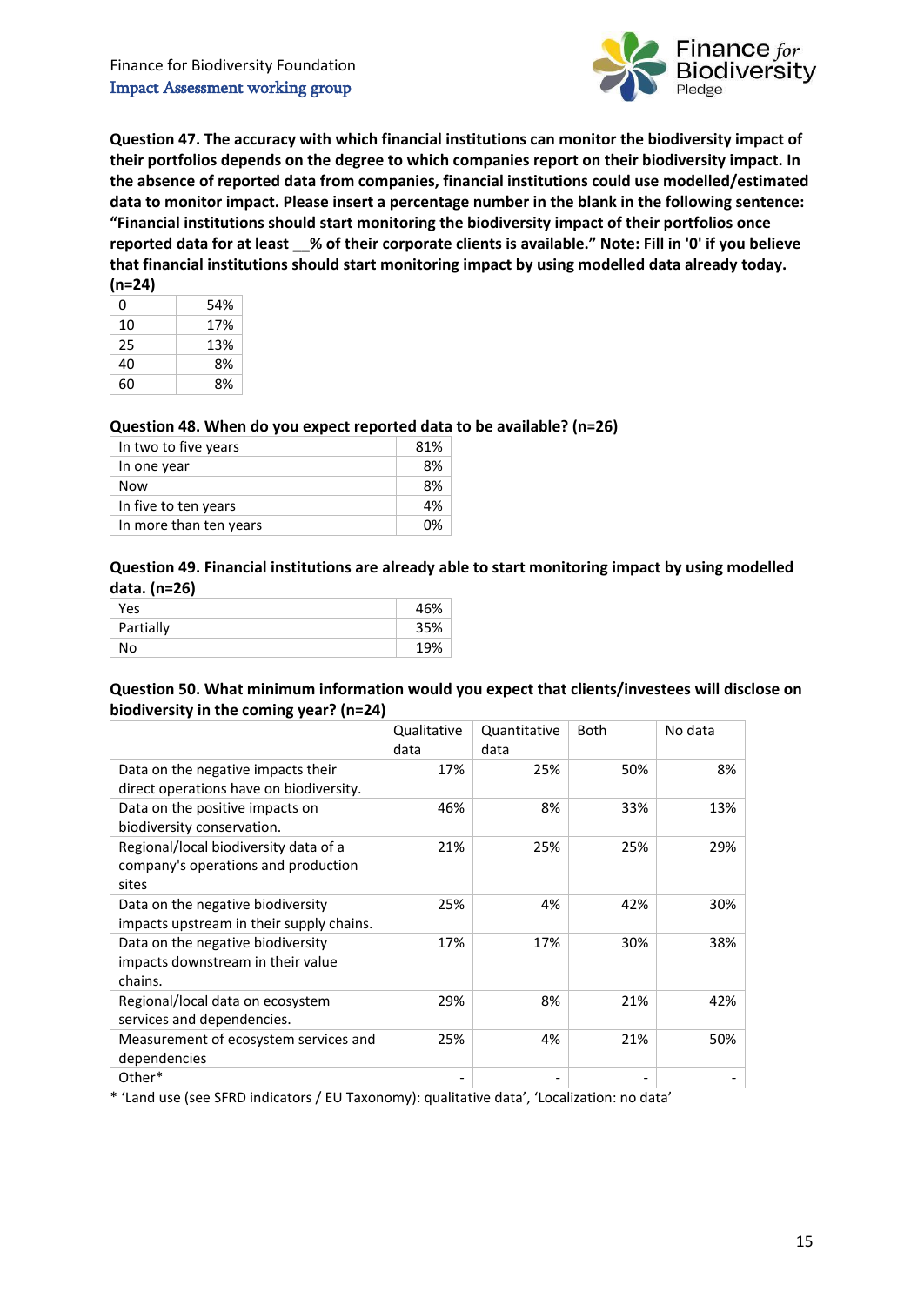

#### **Question 51. What are your views on how to capture that unstructured data that may already exist and could already be reported? (n=25)**

| I believe regulation could incentivise companies to report on data            | 96%   |
|-------------------------------------------------------------------------------|-------|
| I believe engagement dialogues with companies are a useful way to help        | 88%   |
| structure the currently unreported biodiversity data companies might have.    |       |
| I believe innovative and interlinked data systems will provide financial      | 44%   |
| institutions with the needed data                                             |       |
| I believe the currently unreported biodiversity data companies might have, is | $4\%$ |
| of little added value.                                                        |       |

# **Question 52. [FI's only] In your opinion, do the current regulations provide sufficient incentives and guidance for you to act on biodiversity? (n=21)**

|                                   | Yes | No  | I don't know |
|-----------------------------------|-----|-----|--------------|
| It provides sufficient incentives | 29% | 67% | 5%           |
| It provides sufficient guidance   | 9%  | 86% | 5%           |

### **Question 53. [FI's only] On what aspects of biodiversity would you like to get more guidance or incentives? (n=13)**

*Summary of responses:* Respondents would like to see more incentives for companies and financial institutions to report/disclose on biodiversity; as well as incentives to avoid negative impacts on biodiversity (e.g. penalization); incentives to transition to nature positive; and incentives for consumer to consume less products that harm biodiversity. Furthermore, respondents expressed a need for guidance on standardization/ harmonization of measurement and reporting, as well as guidance on target setting, and on the valuation of ecosystem services.

# **Question 54. [FI's only] Should legal rules for financial institutions specify concrete metrics for usage? (n=21)**

| Yes, legal rules should require concrete metrics.                                                          | 33% |  |  |
|------------------------------------------------------------------------------------------------------------|-----|--|--|
| Yes, but as a suggestion rather than a requirement.                                                        | 33% |  |  |
| No, legal rules should neither require nor suggest concrete metrics for                                    | 14% |  |  |
| usage.                                                                                                     |     |  |  |
| Other*                                                                                                     | 19% |  |  |
| ★ fi cool delegación de constantina de la constata de al Roleira de constantina de constantina de la citat |     |  |  |

\* 'Legal rules may suggest but also explain the link to science to understand why the proposed metrics are good for tackling biodiversity challenge', 'don't know yet', 'It might perhaps be meaningful, but we do not know enough yet to decide' & 'yes, they should require concrete metrics but with a comply or explain clause'

### **Question 55. [FI's only] If you have answered 'yes' to the questions above, can you provide examples for the potential metrics that should be specified? (n=9)**

*Summary of responses:* Respondents provided the following examples of potential metrics that should be specified:

- MSA.km<sup>2</sup> / MSA.km<sup>2</sup> per billion euros invested
- Areas ( $km<sup>2</sup>$ ) of land use change
- Dependencies, risks
- Impacts on ecosysem services
- % of the portfolio that is covered
- Something similar to Green Asset Ratio (taxonomy) but in terms of biodiversity

However, about half of the respondents expressed that legal rules should not define specific metrics, but rather outline principles or standards that reporting should adhere to (e.g. drivers of loss to be included, level of granularity, etc.).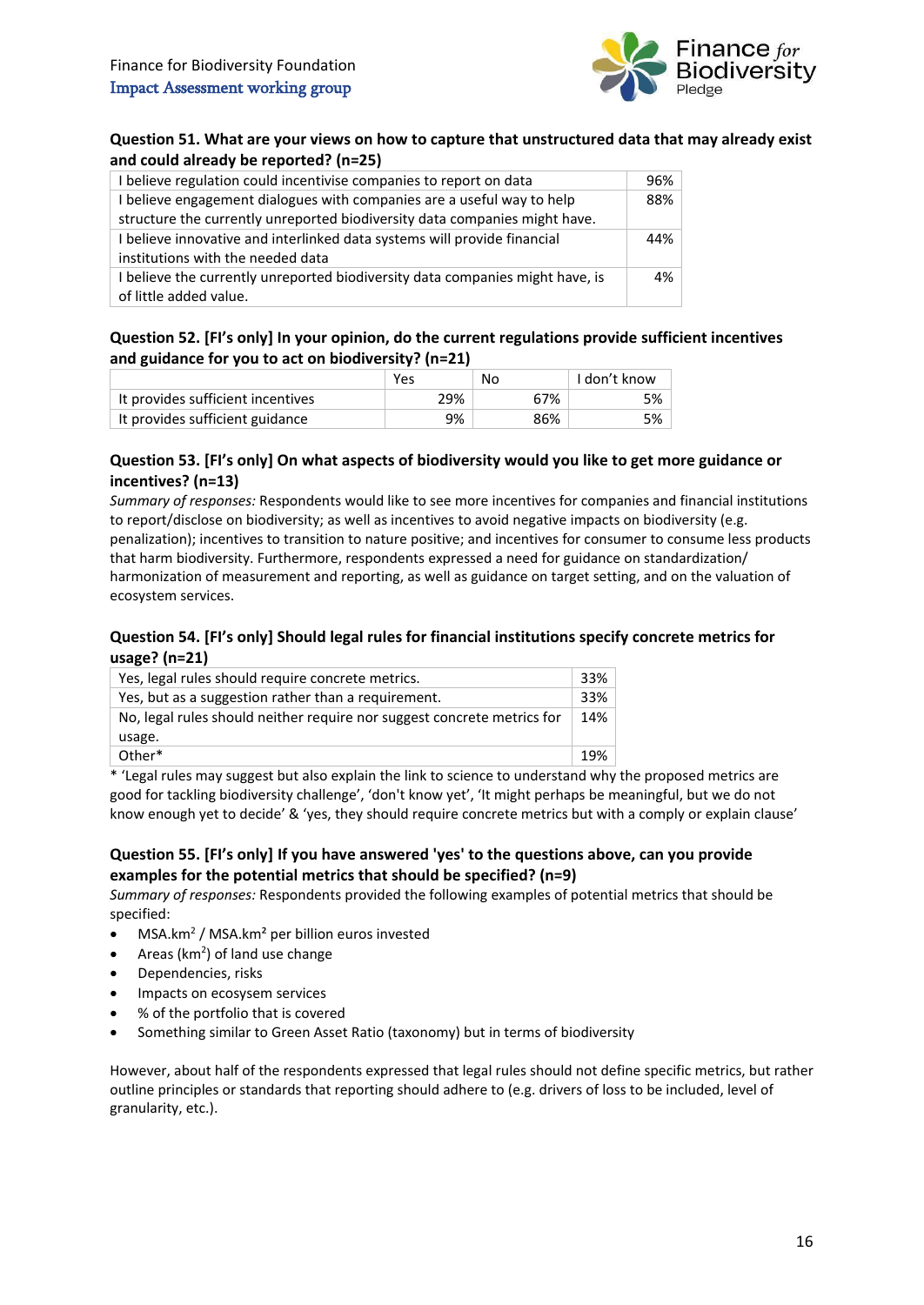

# **Question 56. In your opinion, which regulation and/or industry developed standard has the strongest influence on financial institutions' practices in the field of biodiversity? (n=25)**

*As the number of answers differs between asset classes, the table below show absolute numbers (number of respondents that chose each option) rather than percentages.*

|                                          | Strong    | Some      | Little or no | I don't | No answer |
|------------------------------------------|-----------|-----------|--------------|---------|-----------|
|                                          | influence | influence | influence    | know    |           |
| EU SFRD                                  | 10        | 8         |              | 4       |           |
| EU CSRD                                  | 9         | 9         |              |         |           |
| National regulation                      | 9         | 8         |              |         |           |
| Global Biodiversity Framework of the CBD | 6         | 11        | 3            |         |           |
| Other*                                   |           |           |              |         |           |

\* 'EU Biodiversity Taxonomy to come: strong influence'

# **Question 57. How do you interpret the double materiality principle when it is applied to biodiversity? Which aspects of biodiversity topics would be included? (n=15)**

*Summary of responses:* Most answers included a definition of double materiality as including both biodiversity impacts and dependencies. Some answers referred to the acknowledgement of biodiversity loss as a systemic risk, that can impact any part of the portfolio, and that is aggrevated by some companies' activities. Yet other respondents viewed double materiality as a measurement approach, requiring the quantitative assessment of impacts and dependencies / ecosystem services. Other comments included that each sector has its own double materiality; that double materiality leads to pricing of externalities; and that the relevance of different types os risks differs between types of financial institutions.

# **Question 58. In your opinion, what is the role of industry initiatives, such as the FfB Pledge & Foundation, TNFD, PBAF or others, in the definition and uptake of biodiversity action? How do they complement regulation? (n=17)**

*Summary of responses:* Respondents felt that the role of these industry initiatives is to provide guidance and shared frameworks, to bridge the gap between science and practice, and to create a platform for collaboration and sharing amongst peers. Industry initiatives act as pioneers, taking action before regulation is in place, and promoting regulation to be made. In order to be effective, industry initiatives should leave space for more systemic responses (e.g. regulation) to emerge, and governments should make sure to put regulation into place and to align it with what is already being done.

# **Question 59. Do you consider stronger regulatory efforts targeting financial institutions in the field of biodiversity as an additional constraint/risk or as a necessary incentive/opportunity? (n=23)**

| Both                            | 48% |
|---------------------------------|-----|
| Necessary incentive/opportunity | 44% |
| Additional constraint/risk      | 4%  |
| Other*                          | 4%  |

\* 'It might perhaps be meaningful, but we do not know enough yet to decide'

#### **Question 60. In what field of biodiversity do you expect new regulatory initiatives? (n=16)**

*Summary of responses:* Respondents expect new regulatory initiatives related to (1) specific environmental topics (deforestation, climate-biodiversity nexus, invasive species, marine biodiversity, impacts from agriculture), (2) nature conservation (habitat protection, land conservation, cross-border protection) and (3) policy responses towards business and finance (disclosure and reporting, target setting, incentives for investments in natural capital, and limitations to companies' negative impact).

#### **Question 61. What is your view of emerging global biodiversity targets, like nature positive? (n=24)**

| To me, the emergence of global biodiversity targets is a positive trend.      | 83% |
|-------------------------------------------------------------------------------|-----|
| I do not know                                                                 | 12% |
| To me, the emergence of global biodiversity targets is a negative<br>trend.   | 0%  |
| Other*                                                                        | 4%  |
| $*$ $T_{00}$ $\alpha$ $\alpha$ $\beta$ $\mu$ $\beta$ $\alpha$ $\beta$ $\beta$ |     |

Too early to tell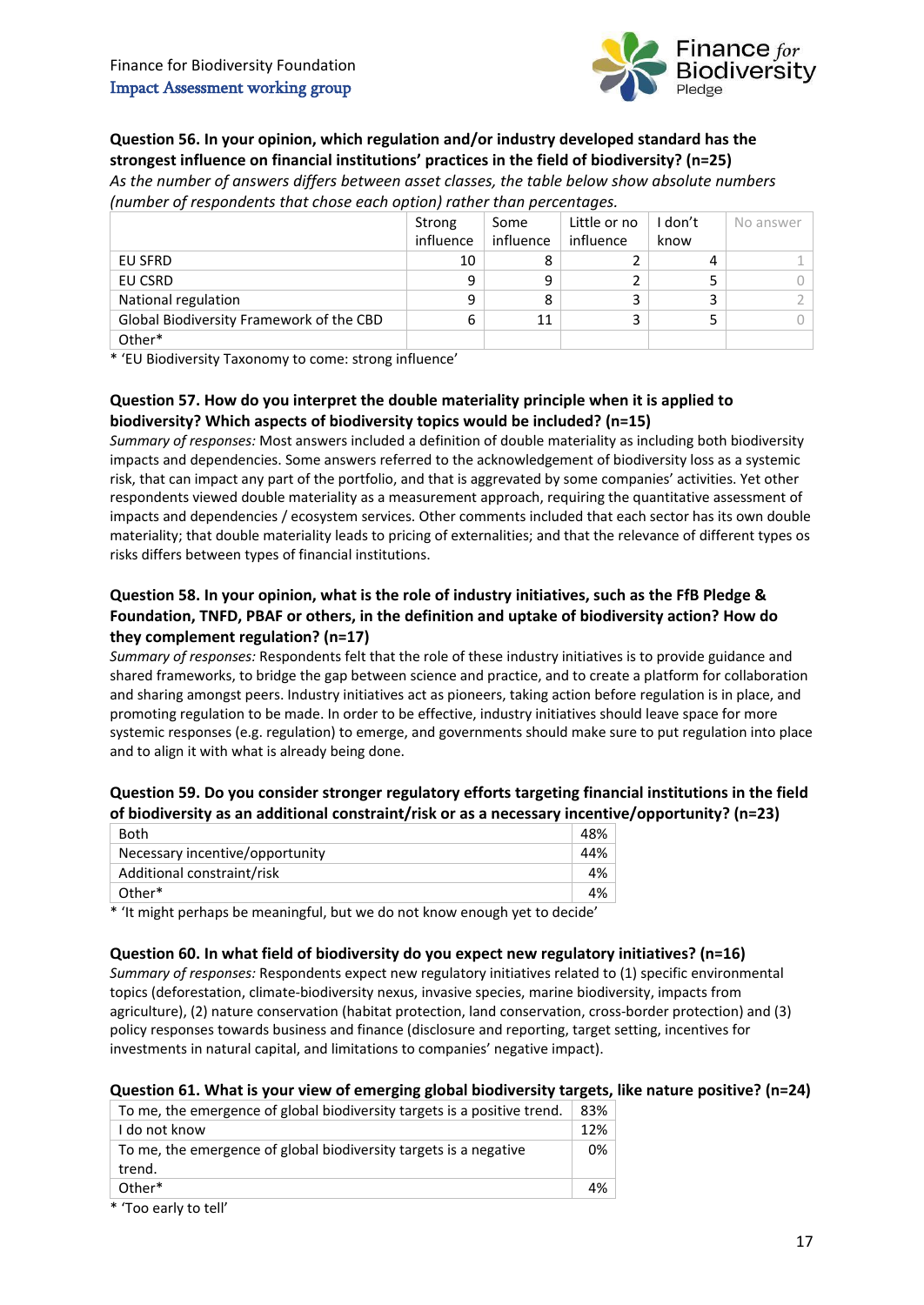

# **Question 62. Please elaborate. What benefits or risks do you see? (n=16)**

*Summary of responses:* Respondents expressed the following benefits of global biodiversity targets: they create incentives for action; they create a shared language (including standardization of measurement and increased comparability); and they create new business opportunities for companies and financial institutions (related to positive biodiversity impact). Furthermore, the following risks and challenges were mentioned: oversimplification / lack of scientific basis; problem shifting and offsetting; lack of guidance; and the need for a just transition.

# **Question 63. Assuming the relevant data/tools are available, which steps in the activities of a financial institution do you consider essential for it to become nature positive? (n=16)**

*Summary of responses:* Taking together all the responses, we identified the following steps:

- Preparation phase (developing awareness, internal skills/expertise/methodology)
- Portfolio analysis (starting point analysis, incl. impact, risks and dependencies of financing activities)
- Target setting & prioritization (prioritize worst-performing companies and levers of change, commit to targets, create a roadmap, include ecosystem approach)
- Adapt investment process (positive and negative screening, exclusion policy, positive impact investments)
- Engagement with companies (in order to quality of biodiversity data and to reduce their negative impact)
- Engagement with other stakeholders (incl. shareholders, policy makers, data providers and peers)
- Disclosure (report progress transparantly).

# **Question 64. What would a robust nature-positive commitment from a financial institution look like (viewed from a process, data and content perspective)? Please formulate key characteristics. (n=15)**

*Summary of responses:* The following commitments were put forward by respondents:

- Commitment to assess impact and dependencies (transparantly & science-based)
- Commitment to clear targets and timelines (long-term and intermediate targets and milestones)
- Commitment to engage with companies (including proxy voting policies)
- Commitment to exclude certain companies (create exclusion policy, limit investments in assets that contribute to nature loss, e.g. companies exposed to pesticides, palm oil, fossil fuels)
- Commitment to positive impact (e.g. natural capital investments, green bonds, nature-positive operation of real assets)
- Commitment to disclose (annual reporting on portfolio-level impact, with specialist oversight, transparancy about methodology / scope / coverage / blind spots).

#### **Question 65. In your opinion, which alternative global targets could be formulated? (n=6)**

*Summary of responses:* Respondents mentioned the following alternative global targets: Zero deforestation & conversion (aligned with definitions from the Accountability Framework), Conservation target, Traceability target, Limit production according to planetary boundaries, Pricing of ecosystem services. General comments about alternative targets included the need to have both granular, sector-specific and regional targets, the need to avoid compensation measures, and the usefulness of action-targets in the absence of outcome-targets.